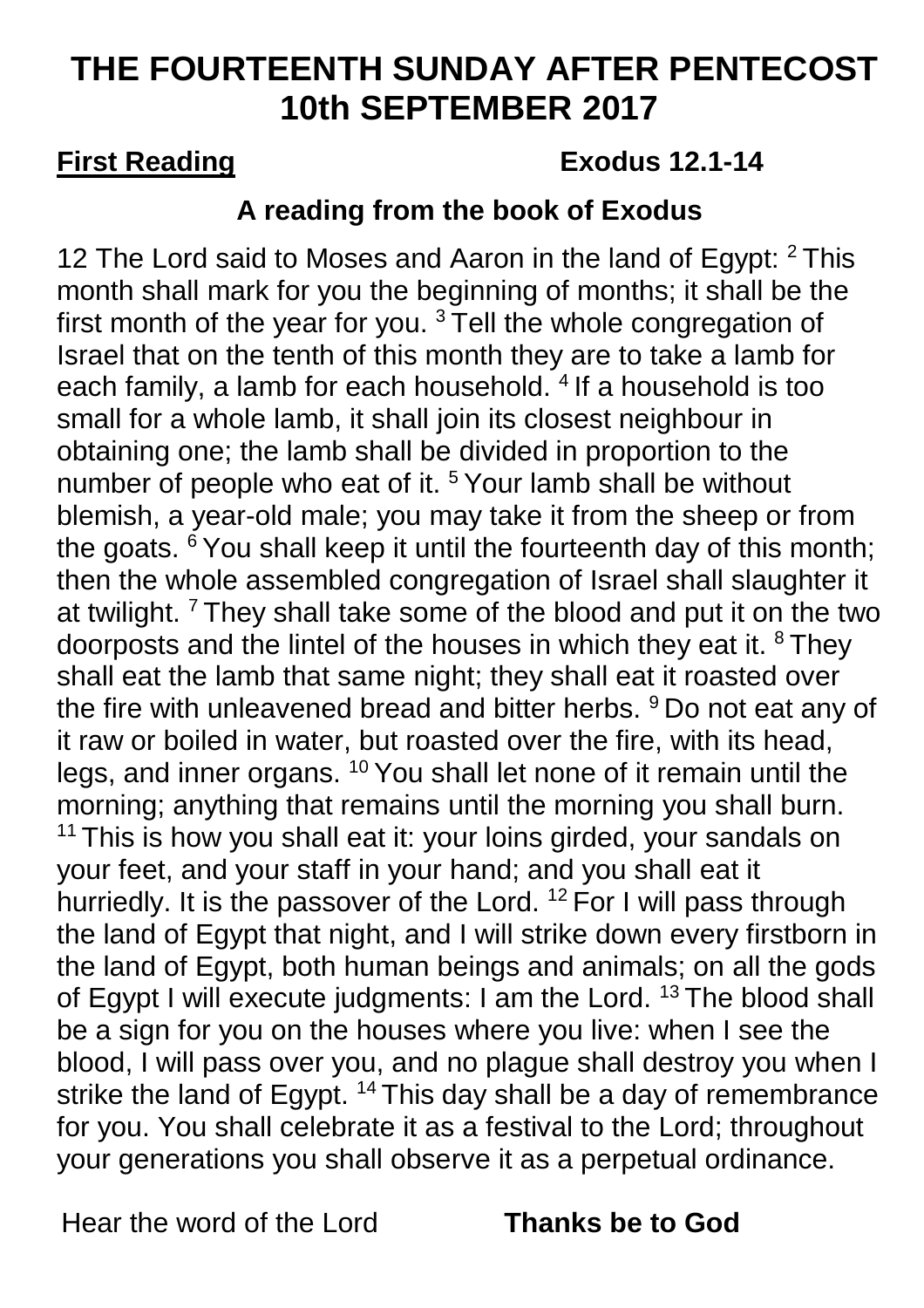## **Psalm 149**

- 1 Praise the Lord! Sing to the Lord a new song: his praise in the assembly of the faithful.
- 2 Let Israel be glad in its Maker: let the children of Zion rejoice in their King.
- 3 Let them praise his name with dancing: making melody to him with tambourine and lyre.
- 4 For the Lord takes pleasure in his people: he adorns the humble with victory.
- 5 Let the faithful exult in glory: let them sing for joy on their couches.
- 6 Let the high praises of God be in their throats: and two-edged swords in their hands,
- 7 to execute vengeance on the nations: and punishment on the peoples,
- 8 to bind their kings with fetters: and their nobles with chains of iron,
- 9 to execute on them the judgment decreed. This is glory for all his faithful ones.

Praise the Lord!

## **Second Reading Second Reading 2018**

## **A reading from the Letter to the Romans**

8 Owe no one anything, except to love one another; for the one who loves another has fulfilled the law. 9 The commandments, "You shall not commit adultery; You shall not murder; You shall not steal; You shall not covet"; and any other commandment, are summed up in this word, "Love your neighbour as yourself."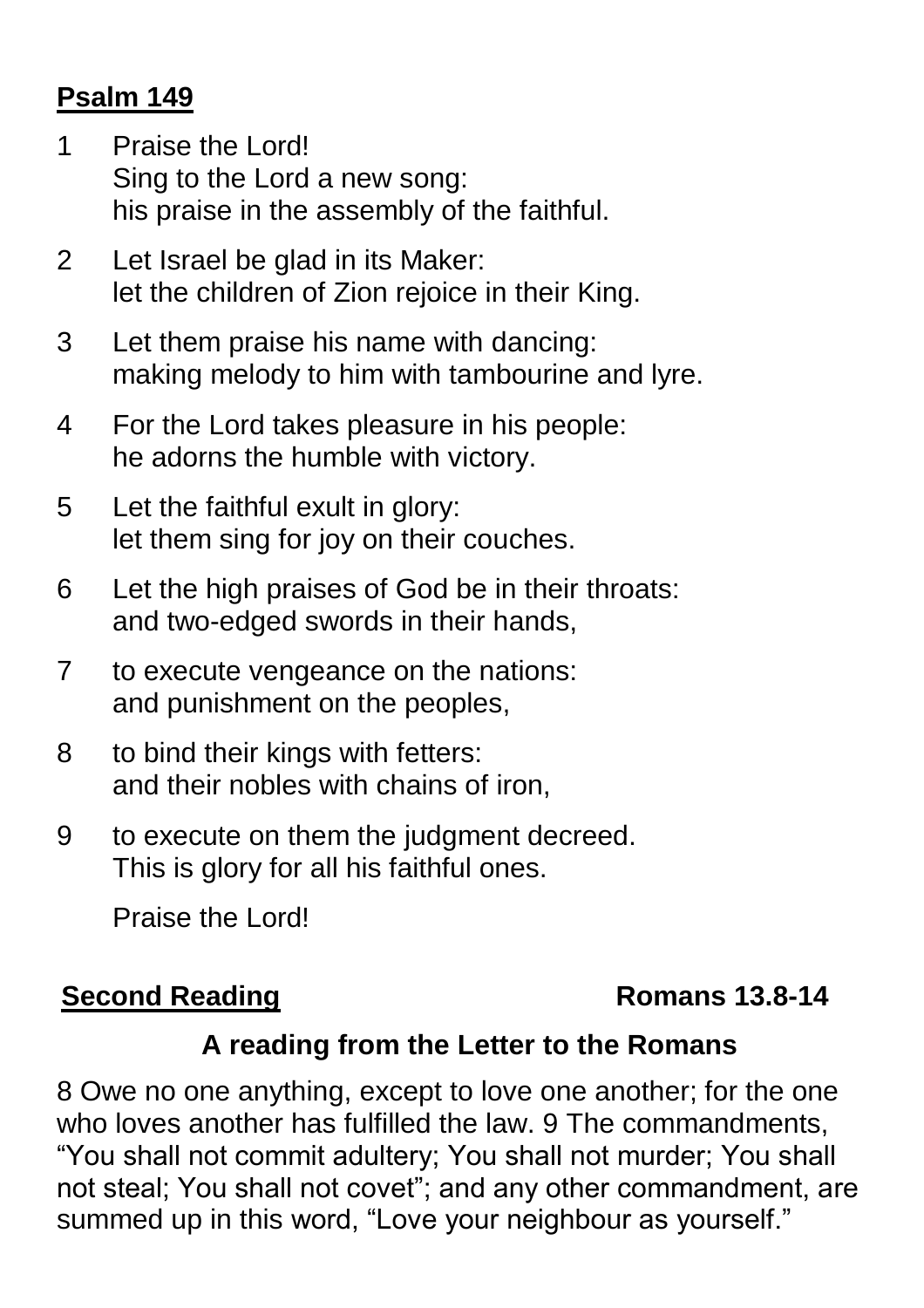10 Love does no wrong to a neighbour; therefore, love is the fulfilling of the law. 11 Besides this, you know what time it is, how it is now the moment for you to wake from sleep. For salvation is nearer to us now than when we became believers; 12 the night is far gone, the day is near. Let us then lay aside the works of darkness and put on the armour of light; 13 let us live honourably as in the day, not in revelling and drunkenness, not in debauchery and licentiousness, not in quarrelling and jealousy. 14 Instead, put on the Lord Jesus Christ, and make no provision for the flesh, to gratify its desires.

Hear the word of the Lord. **Thanks be to God**

**Gospel Matthew 18.15-20**

The Gospel of our Lord Jesus Christ according to Matthew **Glory to you Lord Jesus Christ.**

15 "If another member of the church sins against you, go and point out the fault when the two of you are alone. If the member listens to you, you have regained that one. 16 But if you are not listened to, take one or two others along with you, so that every word may be confirmed by the evidence of two or three witnesses. 17 If the member refuses to listen to them, tell it to the church; and if the offender refuses to listen even to the church, let such a one be to you as a Gentile and a tax collector. 18 Truly I tell you, whatever you bind on earth will be bound in heaven, and whatever you loose on earth will be loosed in heaven. 19 Again, truly I tell you, if two of you agree on earth about anything you ask, it will be done for you by my Father in heaven. 20 For where two or three are gathered in my name, I am there among them."

The Gospel of the Lord **Praise to you Lord Jesus Christ.**